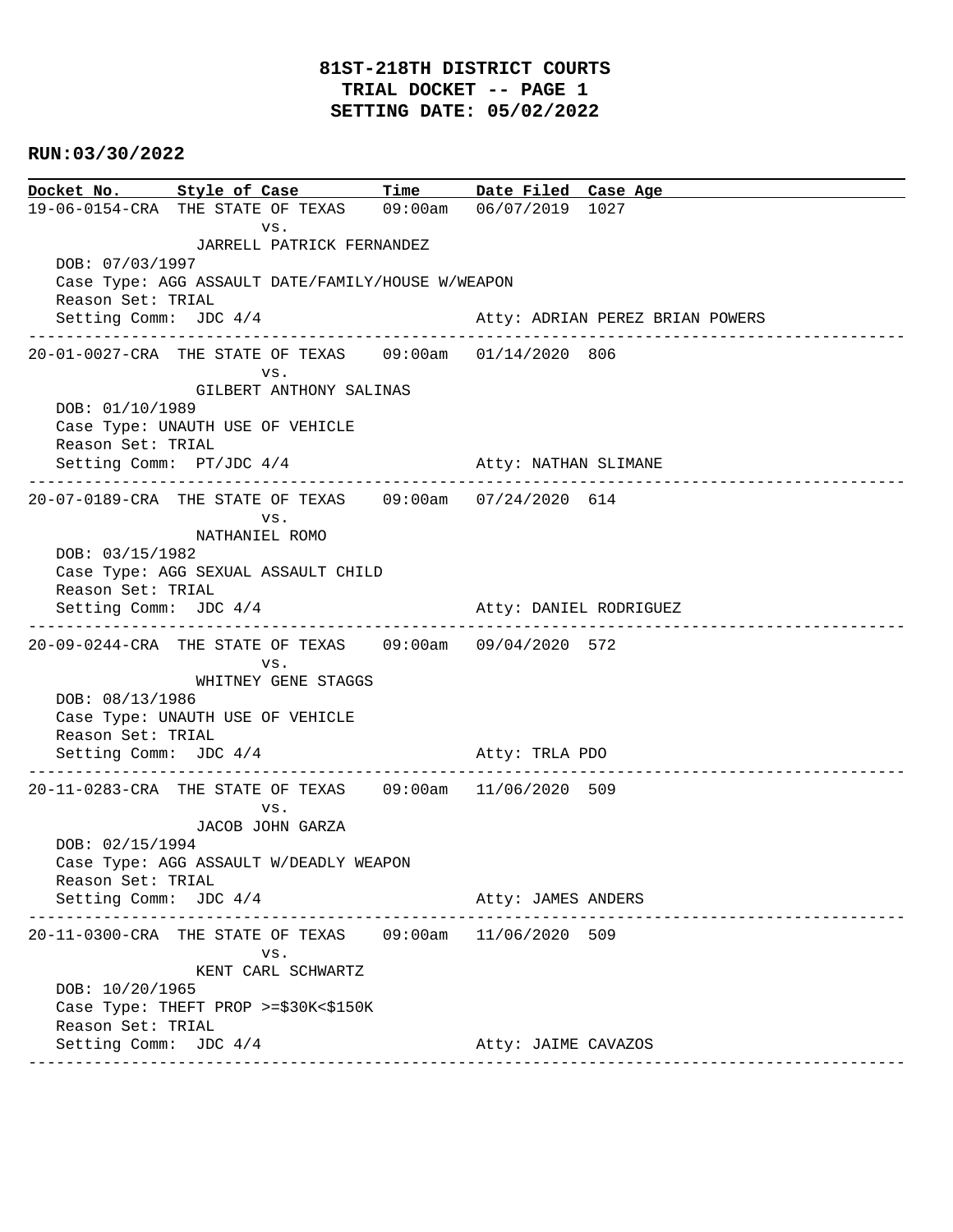**Docket No. Style of Case Time Date Filed Case Age**  20-12-0349-CRA THE STATE OF TEXAS 09:00am 12/04/2020 481 vs. RUBEN ANSELMO RAMOS IV DOB: 05/25/1988 Case Type: AGG SEXUAL ASSAULT CHILD Reason Set: TRIAL Setting Comm: JDC  $4/4$  Atty: STEPHEN BARRERA ---------------------------------------------------------------------------------------------- 20-12-0350-CRA THE STATE OF TEXAS 09:00am 12/04/2020 481 vs. RUBEN ANSELMO RAMOS IV DOB: 05/25/1988 Case Type: AGG SEXUAL ASSAULT CHILD Reason Set: TRIAL Setting Comm: JDC 4/4 Atty: STEPHEN BARRERA ---------------------------------------------------------------------------------------------- 21-01-0014-CRA THE STATE OF TEXAS 09:00am 01/06/2021 448 vs. CARLOS GALAN DOB: 02/14/1993 Case Type: POSS CS PG 1 <1G Reason Set: TRIAL Setting Comm: JDC 4/4 Atty: ROBERT GIER ---------------------------------------------------------------------------------------------- 21-01-0018-CRA THE STATE OF TEXAS 09:00am 01/06/2021 448 vs. ERICK CORTEZ DOB: 03/12/1995 Case Type: POSS CS PG 1 <1G Reason Set: TRIAL Setting Comm: JDC  $4/4$  Atty: JAMES ANDERS ---------------------------------------------------------------------------------------------- 21-02-0032-CRA THE STATE OF TEXAS 09:00am 02/05/2021 418 vs. JUSTIN MICHAEL BALDERAZ DOB: 01/29/1991 Case Type: MAN DEL CS PG 1 >=1G<4G Reason Set: TRIAL Setting Comm: JDC  $4/4$  Atty: KYLE ERNST ---------------------------------------------------------------------------------------------- 21-02-0090-CRA THE STATE OF TEXAS 09:00am 02/08/2021 415 vs. NICHOLAS LUKE GARCIA DOB: 05/20/1978 Case Type: UNAUTH USE OF VEHICLE Reason Set: TRIAL Setting Comm: JDC 4/4 Atty: RUBEN FLORES ----------------------------------------------------------------------------------------------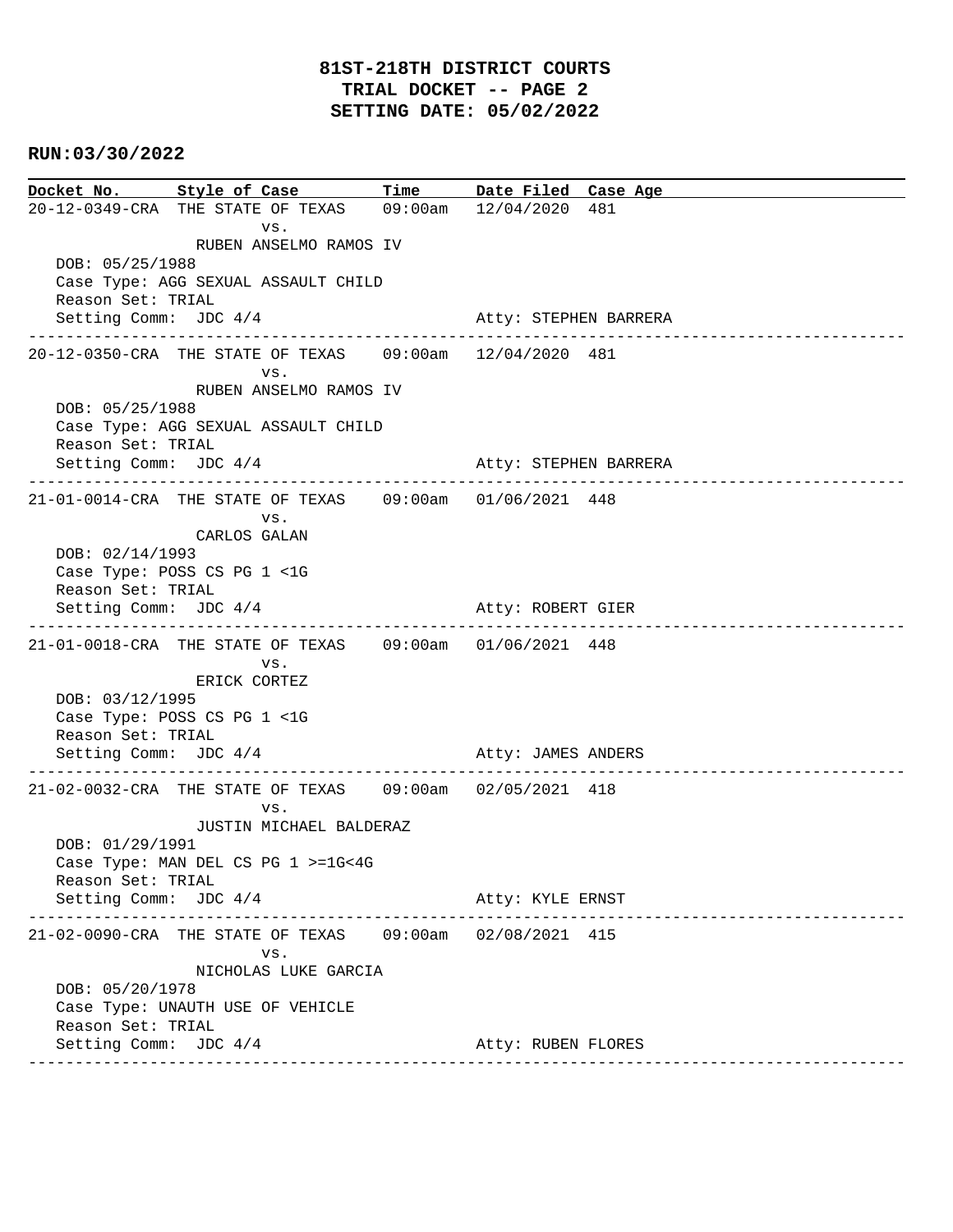**Docket No. Style of Case Time Date Filed Case Age**  21-02-0096-CRA THE STATE OF TEXAS 09:00am 02/08/2021 415 vs. MICHAEL SANDOVAL DOB: 01/15/1984 Case Type: INJURY CHILD/ELDERLY/DISABLE W/INT BODILY INJ Reason Set: TRIAL Setting Comm: JDC 4/4 Atty: JAMES ANDERS ---------------------------------------------------------------------------------------------- 21-03-0112-CRA THE STATE OF TEXAS 09:00am 03/05/2021 390 vs. SAMMY CORONADO DOB: 12/22/1981 Case Type: CONTINUOUS VIOLENCE AGAINST THE FAMILY Reason Set: TRIAL Setting Comm: JDC 4/4 Atty: JAMES ANDERS ---------------------------------------------------------------------------------------------- 21-03-0118-CRA THE STATE OF TEXAS 09:00am 03/05/2021 390 vs. DANIEL JOSEPH BANKSTON DOB: 06/26/1996 Case Type: ASSAULT FAM/HOUSE MEM IMPEDE BREATH/CIRCULAT Reason Set: TRIAL Setting Comm: JDC 4/4 Atty: JAMES ANDERS ---------------------------------------------------------------------------------------------- 21-03-0129-CRA THE STATE OF TEXAS 09:00am 03/05/2021 390 vs. ROCKY BERLANGA DOB: 06/27/1967 Case Type: POSS CS PG 1 <1G Reason Set: TRIAL Setting Comm: JDC 4/4 Atty: STEPHEN BARRERA ---------------------------------------------------------------------------------------------- 21-04-0171-CRA THE STATE OF TEXAS 09:00am 04/09/2021 355 vs. JAMES ROBERT HERNANDEZ DOB: 02/18/1985 Case Type: UNL POSS FIREARM BY FELON Reason Set: TRIAL Setting Comm: JDC 4/4 Atty: RICHARD BRIGGS ---------------------------------------------------------------------------------------------- 21-04-0179-CRA THE STATE OF TEXAS 09:00am 04/09/2021 355 vs. JESUS PENA FLORES III DOB: 09/30/1984 Case Type: AGG ASSAULT AGAINST PUBLIC SERVANT Reason Set: TRIAL Setting Comm: JDC 4/4 Atty: TRLA PDO ----------------------------------------------------------------------------------------------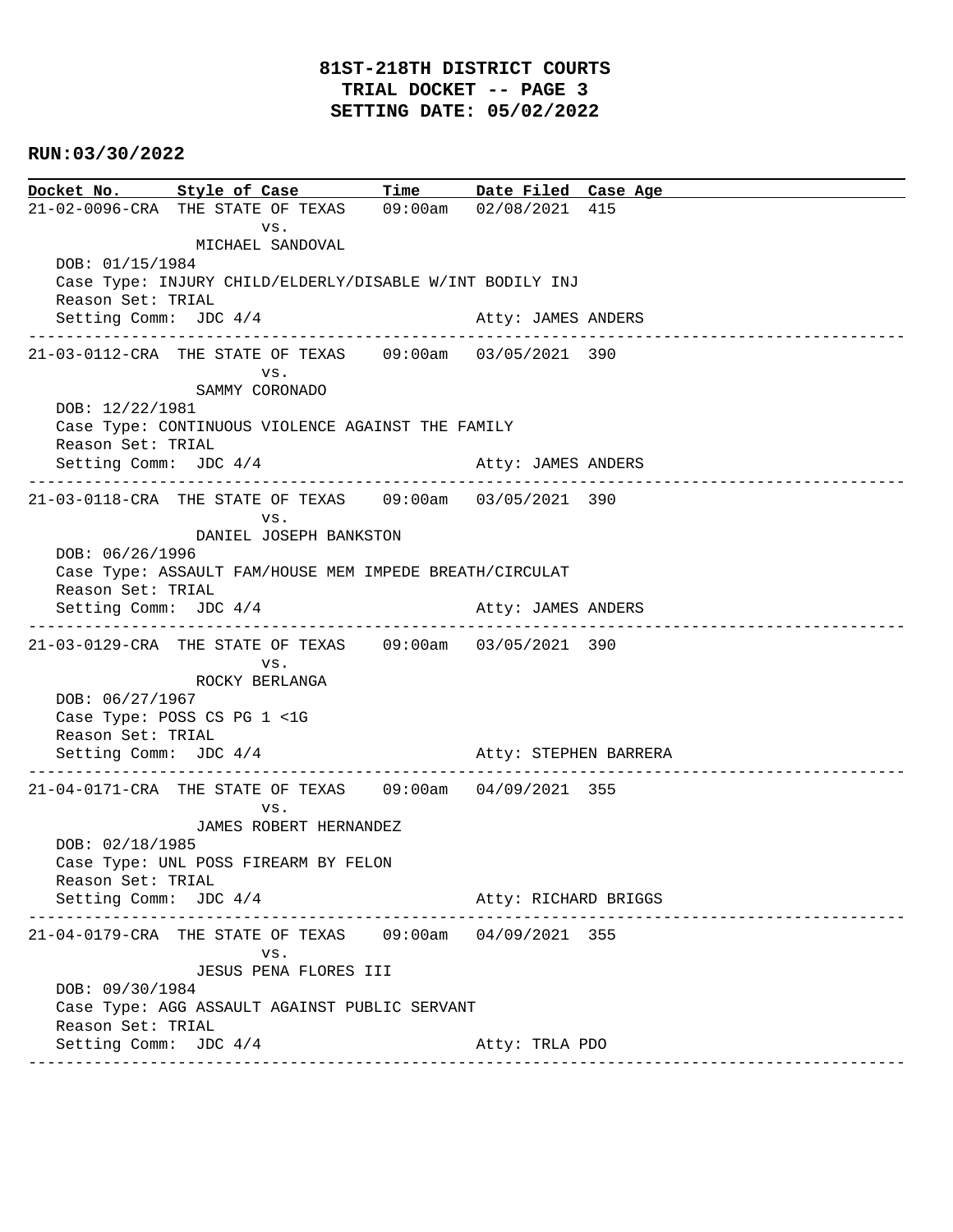# **81ST-218TH DISTRICT COURTS TRIAL DOCKET -- PAGE 4 SETTING DATE: 05/02/2022**

## **RUN:03/30/2022**

**Docket No. Style of Case Time Date Filed Case Age**  21-04-0184-CRA THE STATE OF TEXAS 09:00am 04/09/2021 355 vs. DENNIS SERNA DOB: 08/02/1990 Case Type: ASSAULT FAM/HOUSE MEM IMPEDE BREATH/CIRCULAT Reason Set: TRIAL Setting Comm: JDC  $4/4$  Atty: STEPHEN BARRERA ---------------------------------------------------------------------------------------------- 21-04-0193-CRA THE STATE OF TEXAS 09:00am 04/09/2021 355 vs. MICHAEL SCOTT MUNSELLE DOB: 05/25/1989 Case Type: ASSAULT FAM/HOUSE MEM IMPEDE BREATH/CIRCULAT Reason Set: TRIAL Setting Comm: JDC  $4/4$  Atty: TRLA PDO ---------------------------------------------------------------------------------------------- 21-04-0200-CRA THE STATE OF TEXAS 09:00am 04/09/2021 355 vs. ANDREW GOMEZ DOB: 09/30/1975 Case Type: BURGLARY OF HABITATION Reason Set: TRIAL Setting Comm: JDC 4/4 Atty: MEGAN HARKINS ---------------------------------------------------------------------------------------------- 21-04-0202-CRA THE STATE OF TEXAS 09:00am 04/09/2021 355 vs. ABEL MARTINEZ GAITAN DOB: 10/06/1976 Case Type: BURGLARY OF BUILDING Reason Set: TRIAL Setting Comm: JDC 4/4 Atty: RICHARD BRIGGS ---------------------------------------------------------------------------------------------- 21-05-0224-CRA THE STATE OF TEXAS 09:00am 05/07/2021 327 vs. JEFFREY DWAYNE MITCHELL DOB: 06/25/1985 Case Type: POSS CS PG 1 <1G Reason Set: TRIAL Setting Comm: JDC 4/4 Atty: TRLA PDO ---------------------------------------------------------------------------------------------- 21-05-0231-CRA THE STATE OF TEXAS 09:00am 05/07/2021 327 vs. SAMUEL JOSE BERMEA DOB: 07/22/1965 Case Type: SEXUAL ASSAULT CHILD Reason Set: TRIAL Setting Comm: JDC 4/4 Atty: TRLA PDO ----------------------------------------------------------------------------------------------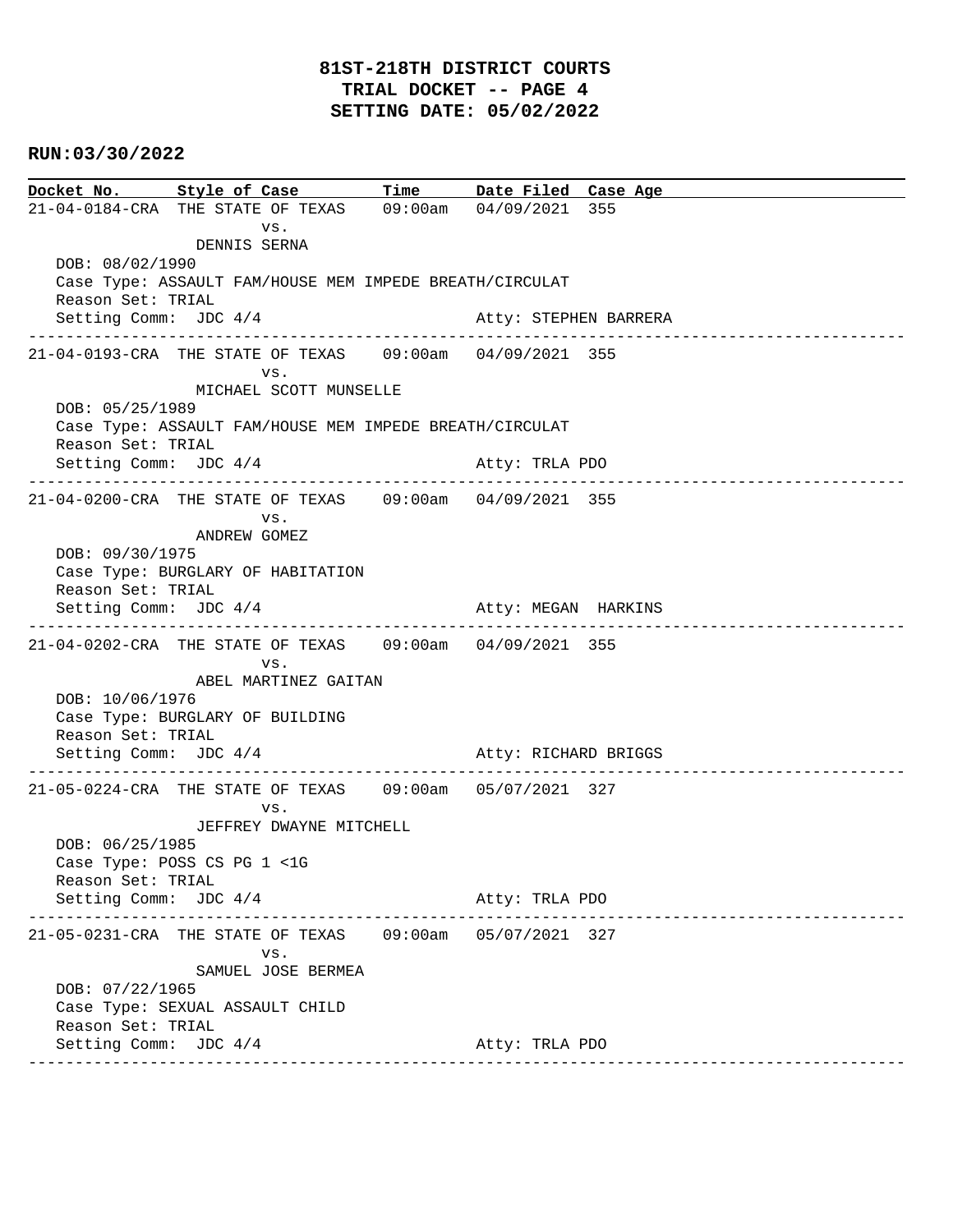**Docket No. Style of Case Time Date Filed Case Age**  21-05-0233-CRA THE STATE OF TEXAS 09:00am 05/07/2021 327 vs. RENE MONREAL DOB: 04/23/1981 Case Type: AGG SEXUAL ASSAULT Reason Set: TRIAL Setting Comm: JDC 4/4 Atty: RICHARD BRIGGS ---------------------------------------------------------------------------------------------- 21-05-0234-CRA THE STATE OF TEXAS 09:00am 05/07/2021 327 vs. JOSEPH ROYCE STAGGS DOB: 03/18/1989 Case Type: ASSAULT FAM/HOUSE MEM IMPEDE BREATH/CIRCULAT Reason Set: TRIAL Setting Comm: JDC 4/4 Atty: TRLA PDO ---------------------------------------------------------------------------------------------- 21-05-0238-CRA THE STATE OF TEXAS 09:00am 05/07/2021 327 vs. ROMAN CASTANEDA JR DOB: 07/30/1990 Case Type: ASSAULT PEACE OFFICER/JUDGE Reason Set: TRIAL Setting Comm: JDC 4/4 Atty: TRLA PDO ---------------------------------------------------------------------------------------------- 21-05-0240-CRA THE STATE OF TEXAS 09:00am 05/07/2021 327 vs. DANIEL EDWARD JACKSON DOB: 08/19/1981 Case Type: INJURY CHILD/ELDERLY/DISABLE W/INT BODILY INJ Reason Set: TRIAL Setting Comm: JDC 4/4 Atty: JAMES ANDERS ---------------------------------------------------------------------------------------------- 21-06-0246-CRA THE STATE OF TEXAS 09:00am 06/25/2021 278 vs. JIMMY GOMEZ GARZA DOB: 12/10/1957 Case Type: MURDER Reason Set: TRIAL Setting Comm: JDC 4/4 Atty: DOUGLAS DANIEL ---------------------------------------------------------------------------------------------- 21-06-0249-CRA THE STATE OF TEXAS 09:00am 06/25/2021 278 vs. DEVYN JAYLEE MENCHACA DOB: 04/25/2002 Case Type: AGG ASSAULT CAUSES SERIOUS BODILY INJ Reason Set: TRIAL Setting Comm: JDC 4/4 Atty: TRLA PDO ----------------------------------------------------------------------------------------------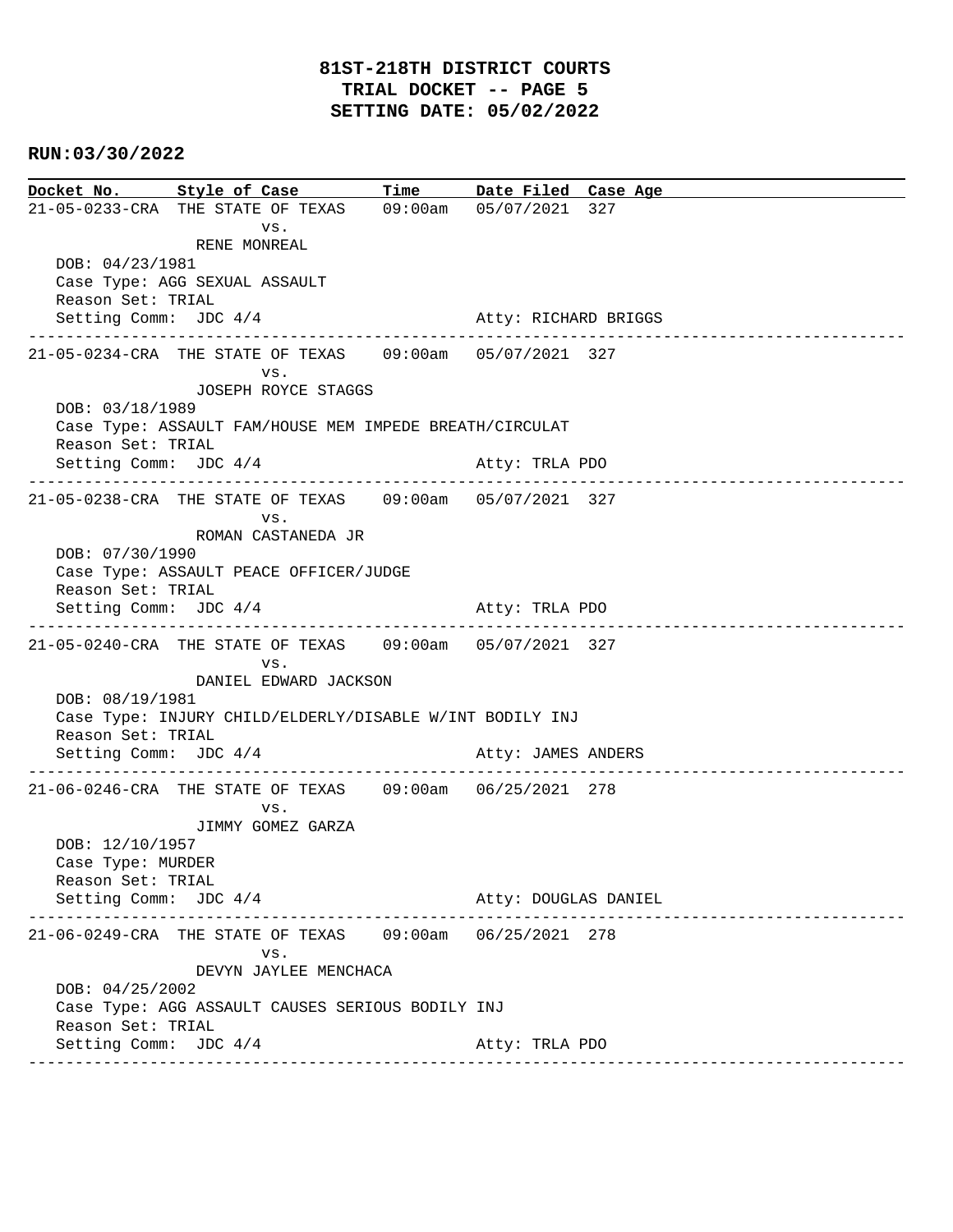**Docket No. Style of Case Time Date Filed Case Age**  21-06-0251-CRA THE STATE OF TEXAS 09:00am 06/25/2021 278 vs. MORGAN JACOB MENCHACA DOB: 05/09/1994 Case Type: AGG ASSAULT CAUSES SERIOUS BODILY INJ Reason Set: TRIAL Setting Comm: JDC 4/4 Atty: JAMES ANDERS ---------------------------------------------------------------------------------------------- 21-06-0254-CRA THE STATE OF TEXAS 09:00am 06/25/2021 278 vs. ANGEL DEJESUS RODRIGUEZ DOB: 04/26/1986 Case Type: DEADLY CONDUCT DISCHARGE FIREARM Reason Set: TRIAL Setting Comm: JDC  $4/4$  Atty: TRLA PDO ---------------------------------------------------------------------------------------------- 21-06-0275-CRA THE STATE OF TEXAS 09:00am 06/25/2021 278 vs. TIMOTHY PAUL MARTINEZ DOB: 02/10/1992 Case Type: MAN DEL CS PG 1 >=1G<4G Reason Set: TRIAL Setting Comm: JDC 4/4 Atty: TRLA PDO ---------------------------------------------------------------------------------------------- 21-06-0280-CRA THE STATE OF TEXAS 09:00am 06/25/2021 278 vs. LUKE DUNCAN MOODIE DOB: 06/21/1975 Case Type: POSS CS PG 1 <1G Reason Set: TRIAL Setting Comm: JDC 4/4 Atty: TRLA PDO ---------------------------------------------------------------------------------------------- 21-06-0287-CRA THE STATE OF TEXAS 09:00am 06/25/2021 278 vs. MICHAEL SANDOVAL DOB: 01/15/1984 Case Type: POSS CS PG 1 <1G Reason Set: TRIAL Setting Comm: JDC  $4/4$  Atty: JAMES ANDERS ---------------------------------------------------------------------------------------------- 21-06-0291-CRA THE STATE OF TEXAS 09:00am 06/25/2021 278 vs. JOSHUA ROBERT STAGGS DOB: 05/17/1992 Case Type: POSS CS PG 1 <1G Reason Set: TRIAL Setting Comm: JDC 4/4 Atty: TRLA PDO ----------------------------------------------------------------------------------------------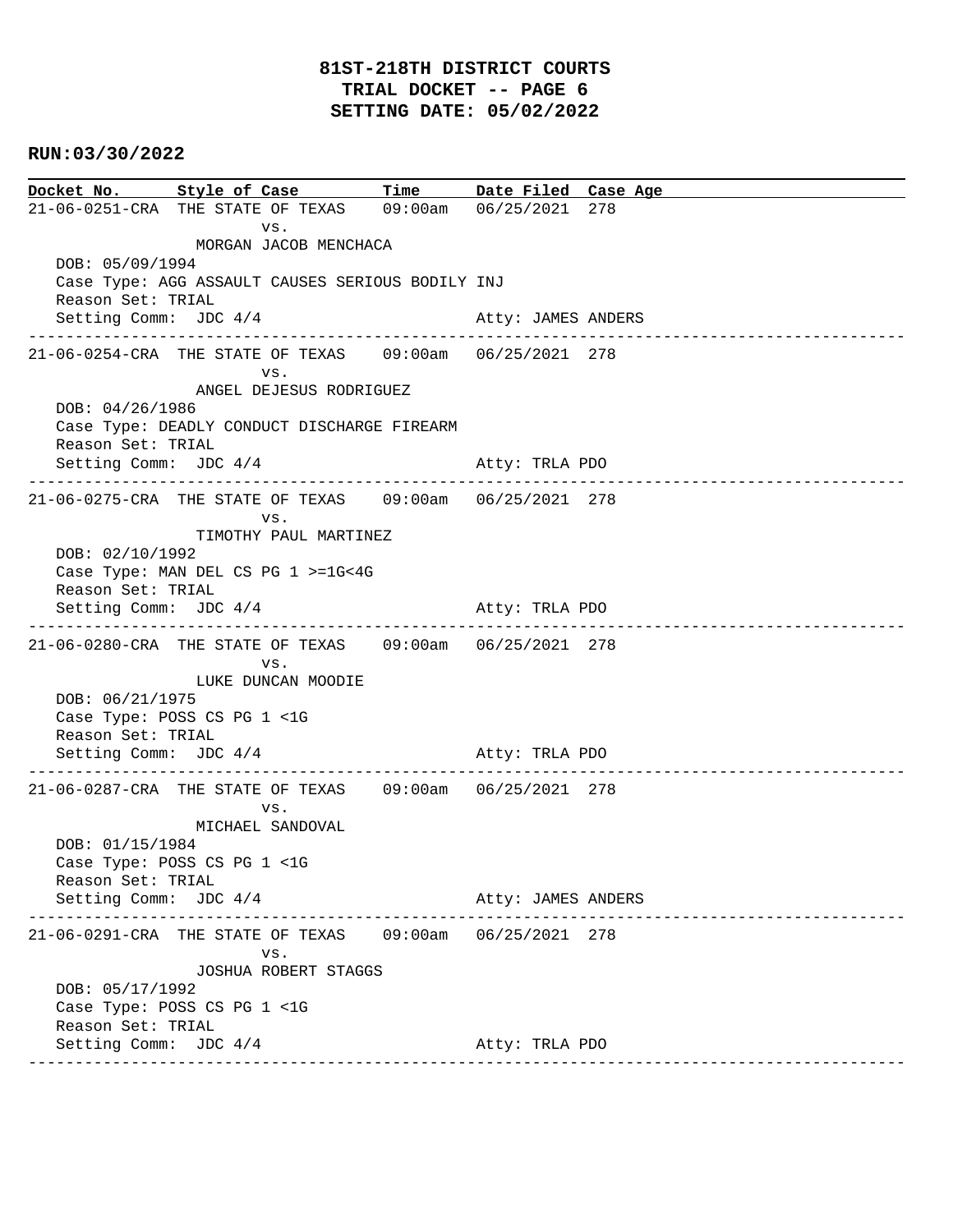**Docket No. Style of Case Time Date Filed Case Age**  21-07-0307-CRA THE STATE OF TEXAS 09:00am 07/12/2021 261 vs. JAMES ROBERT HERNANDEZ DOB: 02/18/1985 Case Type: CONTINUOUS VIOLENCE AGAINST THE FAMILY Reason Set: TRIAL Setting Comm: JDC 4/4 Atty: RICHARD BRIGGS ---------------------------------------------------------------------------------------------- 21-07-0310-CRA THE STATE OF TEXAS 09:00am 07/12/2021 261 vs. JESUS ELIZONDO LOPEZ DOB: 08/23/1972 Case Type: FORGERY - DEFRAUD/HARM OF ANOTHER ELDERLY IAT Reason Set: TRIAL Setting Comm: JDC  $4/4$  Atty: ROBERT GIER ---------------------------------------------------------------------------------------------- 21-07-0311-CRA THE STATE OF TEXAS 09:00am 07/12/2021 261 vs. RAUL MARTINEZ DOB: 11/27/1968 Case Type: DRIVING WHILE INTOXICATED 3RD OR MORE IAT Reason Set: TRIAL Setting Comm: JDC  $4/4$  Atty: ROBERT BARRERA ---------------------------------------------------------------------------------------------- 21-07-0319-CRA THE STATE OF TEXAS 09:00am 07/12/2021 261 vs. CHRISTOPHER JAMES CAMACHO DOB: 08/11/1981 Case Type: POSS CS PG 1 <1G Reason Set: TRIAL Setting Comm: JDC 4/4 Atty: MICHAEL FINKEL ---------------------------------------------------------------------------------------------- 21-08-0336-CRA THE STATE OF TEXAS 09:00am 08/20/2021 222 vs. MARK ANTHONY HERRERA DOB: 06/11/1978 Case Type: ROBBERY Reason Set: TRIAL Setting Comm: JDC 4/4 Atty: TRLA PDO ---------------------------------------------------------------------------------------------- 21-08-0351-CRA THE STATE OF TEXAS 09:00am 08/20/2021 222 vs. MARIVEL OLVERA GODINES DOB: 09/22/1975 Case Type: POSS CS PG 1 <1G Reason Set: TRIAL Setting Comm: JDC 4/4 Atty: MONICA KHIRALLAH ----------------------------------------------------------------------------------------------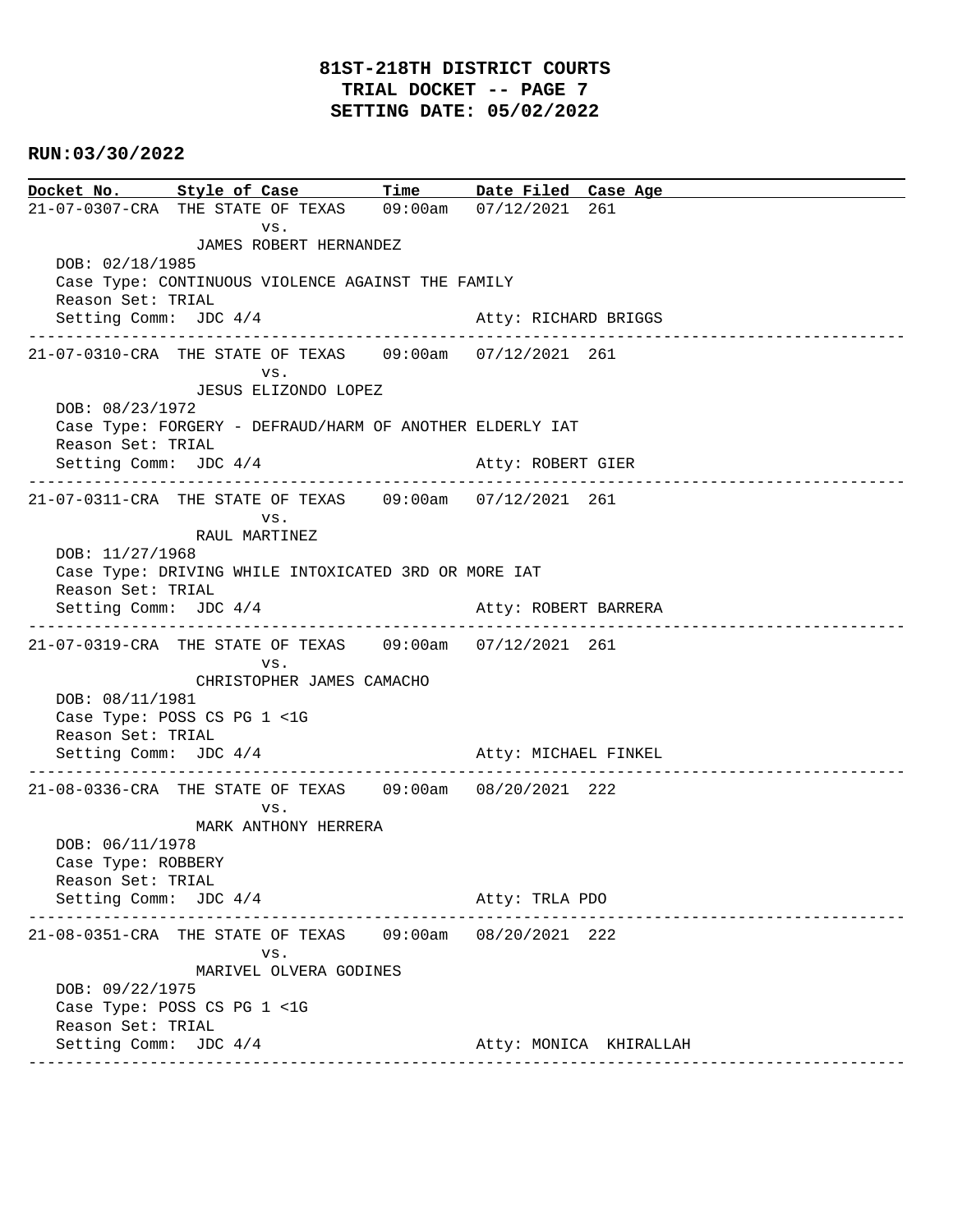# **81ST-218TH DISTRICT COURTS TRIAL DOCKET -- PAGE 8 SETTING DATE: 05/02/2022**

## **RUN:03/30/2022**

**Docket No. Style of Case Time Date Filed Case Age**  21-10-0363-CRA THE STATE OF TEXAS 09:00am 10/01/2021 180 vs. MOLLY JEAN ROBERTSON DOB: 10/28/1992 Case Type: INJURY CHILD/ELDERLY/DISABLE W/INT BODILY INJ Reason Set: TRIAL Setting Comm: JDC 4/4 Atty: HAGEE AUSTIN ---------------------------------------------------------------------------------------------- 21-10-0385-CRA THE STATE OF TEXAS 09:00am 10/01/2021 180 vs. JOHN FLORES DOB: 12/15/1998 Case Type: THEFT PROP >=\$2500<\$30K ENH IAT Reason Set: TRIAL Setting Comm: JDC  $4/4$  Atty: TRLA PDO ---------------------------------------------------------------------------------------------- 21-11-0435-CRA THE STATE OF TEXAS 09:00am 11/05/2021 145 vs. JOHN MORGAN THURMAN DOB: 05/10/1993 Case Type: POSS CS PG 1 >=1G<4G Reason Set: TRIAL Setting Comm: JDC  $4/4$  Atty: JAMES ANDERS ---------------------------------------------------------------------------------------------- 21-11-0436-CRA THE STATE OF TEXAS 09:00am 11/05/2021 145 vs. JOHN MORGAN THURMAN DOB: 05/10/1973 Case Type: MAN DEL CS PG 1 >=4G<200G Reason Set: TRIAL Setting Comm: JDC 4/4 Atty: JAMES ANDERS ---------------------------------------------------------------------------------------------- 21-12-0459-CRA THE STATE OF TEXAS 09:00am 12/10/2021 110 vs. FAUSTINO RUIZ DOB: 02/24/1964 Case Type: INDECENCY W/CHILD SEXUAL CONTACT Reason Set: TRIAL Setting Comm: JDC 4/4 Atty: TRLA PDO ---------------------------------------------------------------------------------------------- 21-12-0462-CRA THE STATE OF TEXAS 09:00am 12/10/2021 110 vs. CARLOS CHAPA DOB: 12/16/1980 Case Type: POSS CS PG 2 >= 1G<4G Reason Set: TRIAL Setting Comm: JDC 4/4 Atty: DOUGLAS DANIEL ----------------------------------------------------------------------------------------------